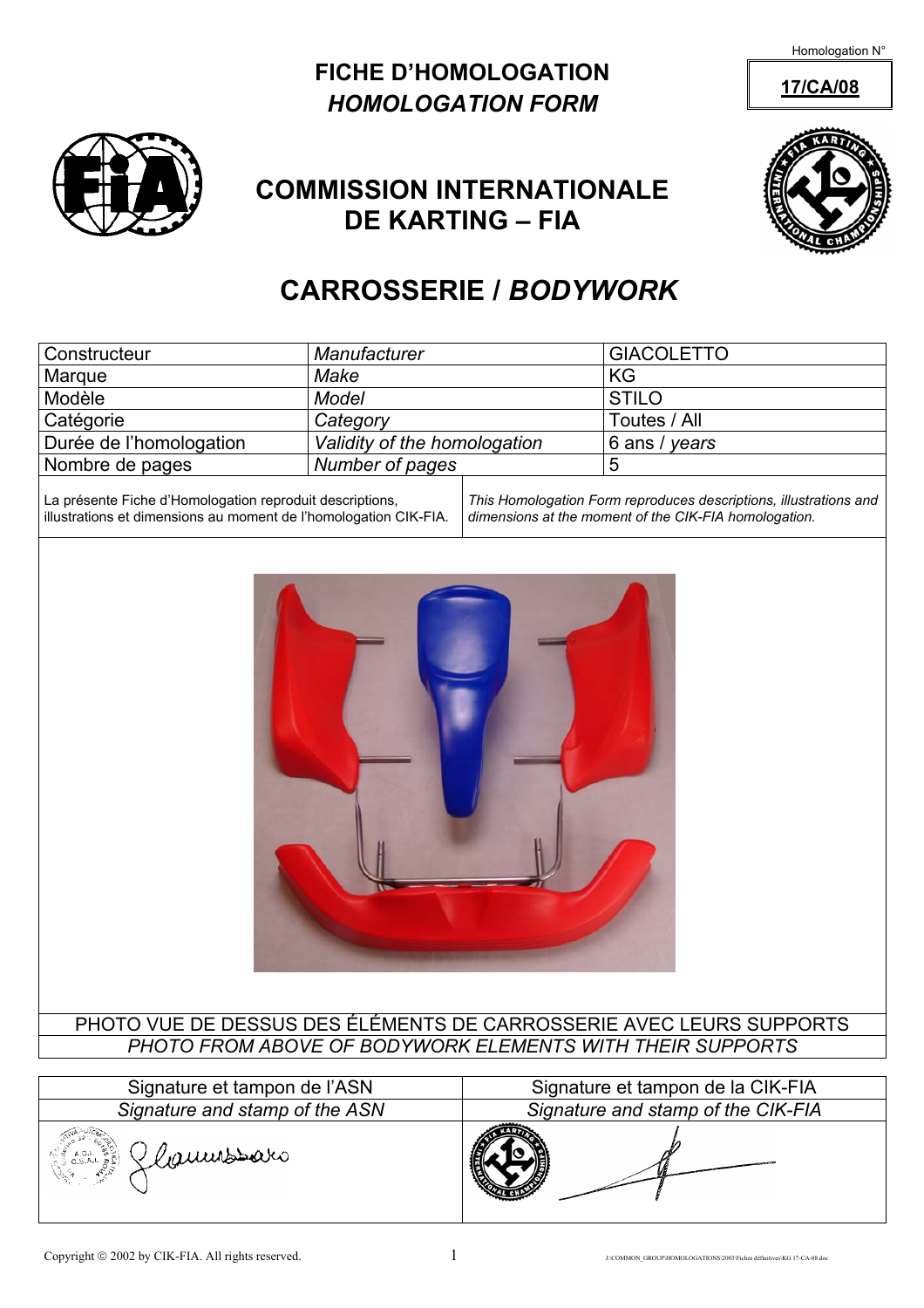**17/CA/08**

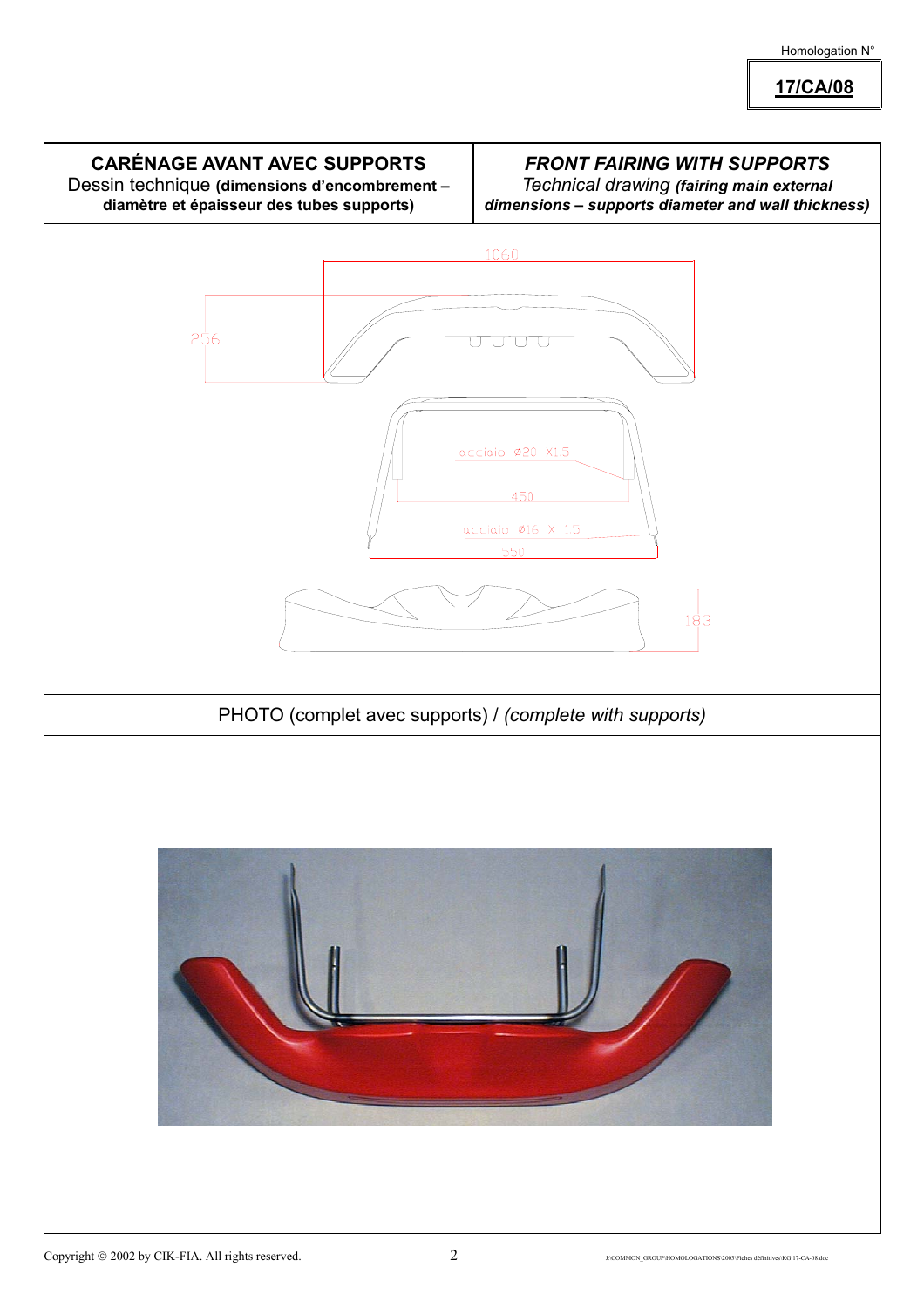**17/CA/08**

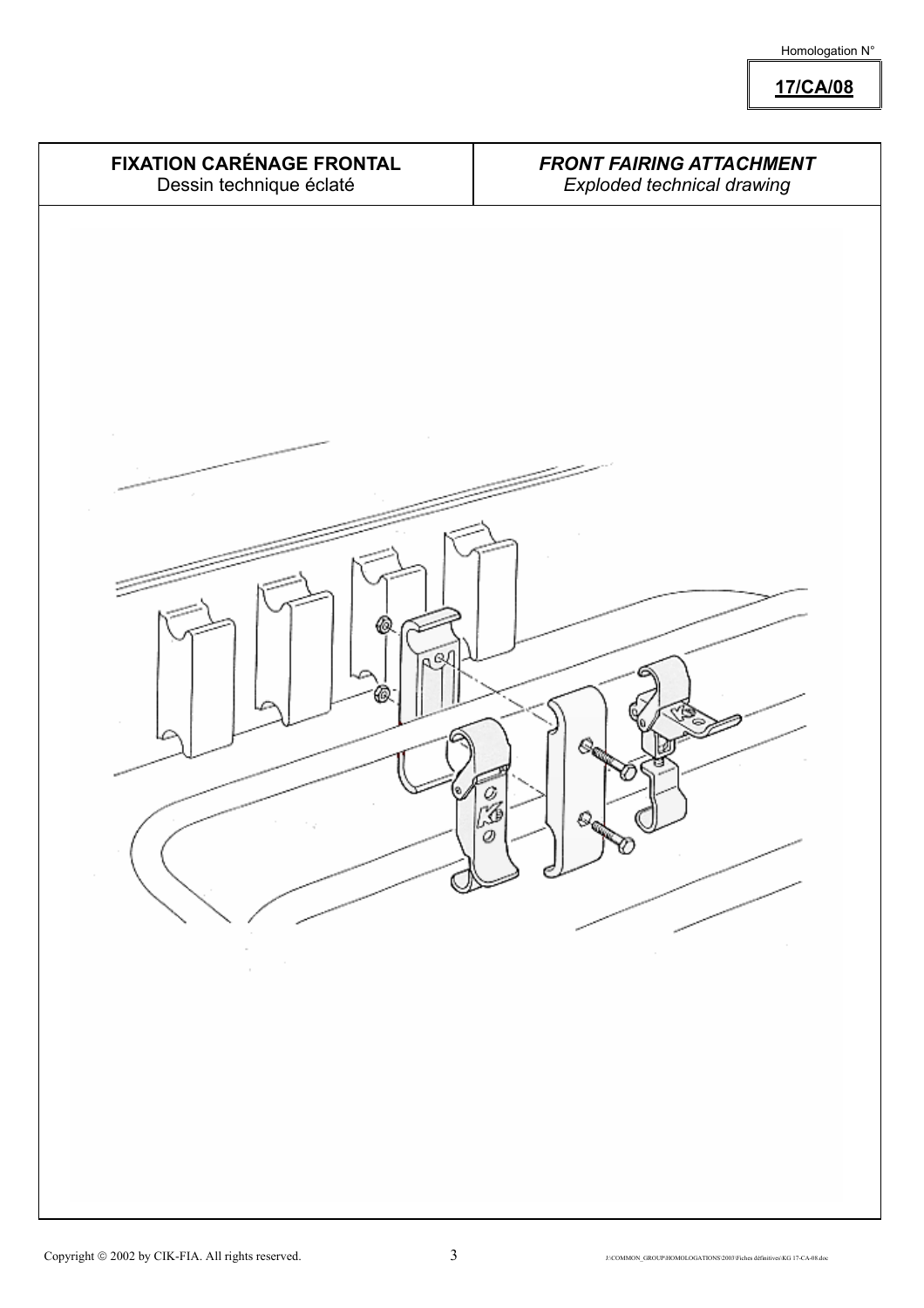**17/CA/08**